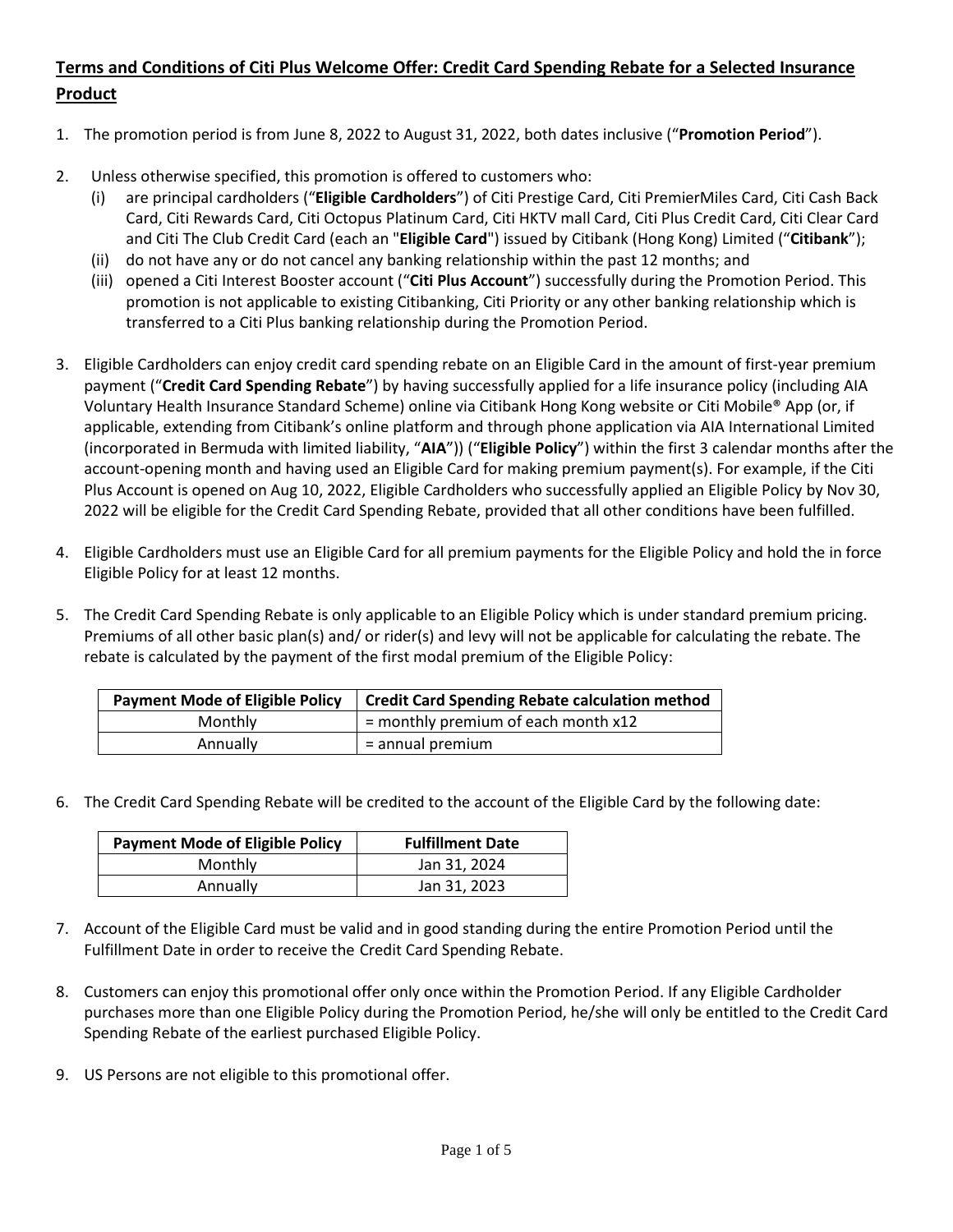- 10. This promotion offer is not applicable to individual residents of the European Union, European Economic Area, Switzerland, Guernsey, Jersey, Monaco, San Marino, Vatican, The Isle of Man and United Kingdom or any other jurisdictions which are adopting General Data Protection Regulation or equivalent legislation. This material is not intended as a recommendation or an offer or solicitation for the purchase or sale of any insurance products to such individuals. Please consult a bank representative for details.
- 11. This promotion cannot be transferred to another person nor exchanged for cash.
- 12. In case of any fraud/abuse, reversal or cancellation of credit card premium payment transactions, Citibank reserves the right to debit from the account of Eligible Card the equivalent amount of cash rebate awarded under this promotion without prior notice.
- 13. Citibank reserve the rights to amend these Terms and Conditions at any time without prior notice.
- 14. All matters and disputes will be subject to the final decision of Citibank.
- 15. The Eligible Policy (including AIA Voluntary Health Insurance Standard Scheme) can only be purchased via Citibank as a basic plan. This document contains general information only. It does not constitute any offer and/ or insurance product recommendation. Customers must complete the required needs analysis before applying for any insurance product. The product information in this document does not contain the full terms of the product. For detailed product features, terms and conditions, exclusions and key product risks of the relevant specified insurance products, please refer to the product brochure and policy contract of relevant products. In case you want to read policy contract sample before making an application, you can obtain a copy from AIA. For complete product information, please visit citibank.hk/insvhis4b.
- 16. This promotional offer is solely offered by Citibank as part of the credit card rebate program and is not provided by AIA. AIA shall not be responsible for any of this promotional offer.
- 17. This promotion material is for distribution in Hong Kong only.
- 18. In case of discrepancy between the English and Chinese versions of these Terms and Conditions, the English version shall prevail.

## **Citibank (Hong Kong) Limited - Important Notes from the insurance agent**

- 1. Citibank (Hong Kong) Limited, being registered with the Insurance Authority as a licensed insurance agency, acts as an appointed licensed insurance agent for AIA International Limited (Incorporated in Bermuda with limited liability) (the "Insurance Company").
- 2. Citibank (Hong Kong) Limited's role is limited to distributing insurance products of the Insurance Company only and Citibank (Hong Kong) Limited shall not be responsible for any matters in relation to the provision of the products.
- 3. Insurance products are products and obligations of the Insurance Company and not of Citibank (Hong Kong) Limited. Insurance products are not bank deposits or obligations of, or guaranteed or insured by Citibank (Hong Kong) Limited, Citibank, N.A., Citigroup Inc. or any of their affiliates or subsidiaries, or any local governmental agency.
- 4. AIA Vitality (the "Programme") is not an insurance product. It is a membership programme and obligation of the Insurance Company and not of Citibank (Hong Kong) Limited. Citibank (Hong Kong) Limited's role is limited to introducing the Programme only and you should obtain further details about the Programme directly from the insurance company. Citibank (Hong Kong) Limited shall not be responsible for any matters in relation to the Programme provided by the Insurance Company.
- 5. In respect of an eligible dispute (as defined in the Terms of Reference for the Financial Dispute Resolution Centre in relation to the Financial Dispute Resolution Scheme) arising between you and Citibank (Hong Kong) Limited out of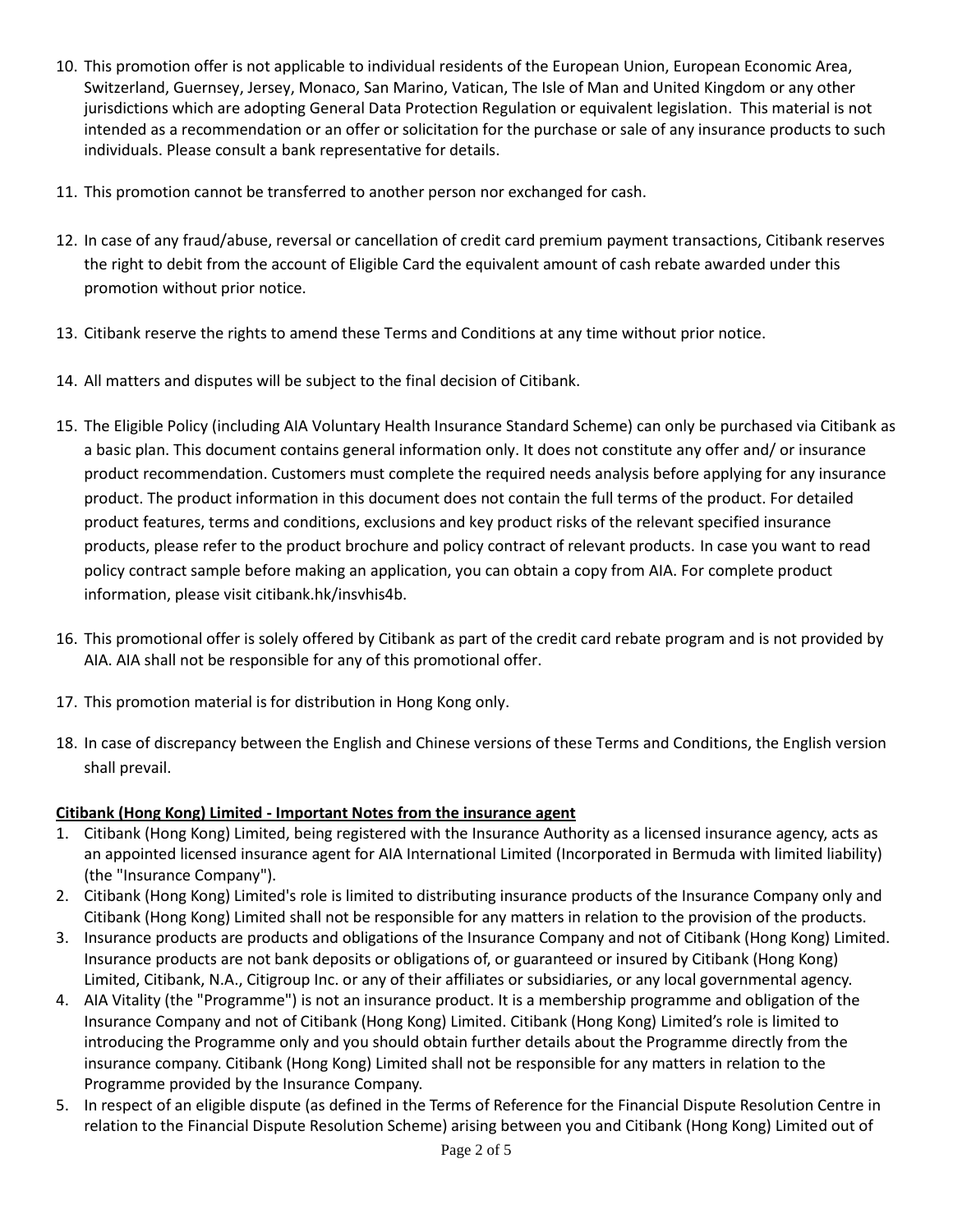the selling process of any insurance product conducted by Citibank (Hong Kong) Limited as agent for Insurance Company or the processing of the related transaction, you may enter into a financial dispute resolution scheme process with Citibank (Hong Kong) Limited in accordance with the applicable rules in Hong Kong. However, any dispute over the contractual terms of insurance products should be resolved directly between you and the Insurance Company.

- 6. All insurance applications are subject to Insurance Company's underwriting and acceptance.
- 7. The Insurance Company is solely responsible for all approvals, coverage, compensations and account maintenance in connection with its insurance products.
- 8. Citibank (Hong Kong) Limited will not render you any legal, accounting or tax advice. You are advised to check with your own professional advisor for advice relevant to your circumstances.
- 9. You are reminded to carefully review the relevant product materials provided to you and seek independent advice if necessary.
- 10. For any policy service enquiries, please contact the relevant licensed bank staff or the Insurance Company.
- 11. In case of any discrepancy between the English and Chinese versions of this document, the English version shall prevail.

Copyright © 2022 Citigroup Inc. All rights reserved.

Citi, Citibank, Citi and Arc Design, CitiGold Private Client, CitiGold, Citi Priority, Citibanking and Citi Plus used herein are service marks of Citigroup Inc., Citibank (Hong Kong) Limited, Citibank, N.A. Organized under the laws of U.S.A. with limited liability.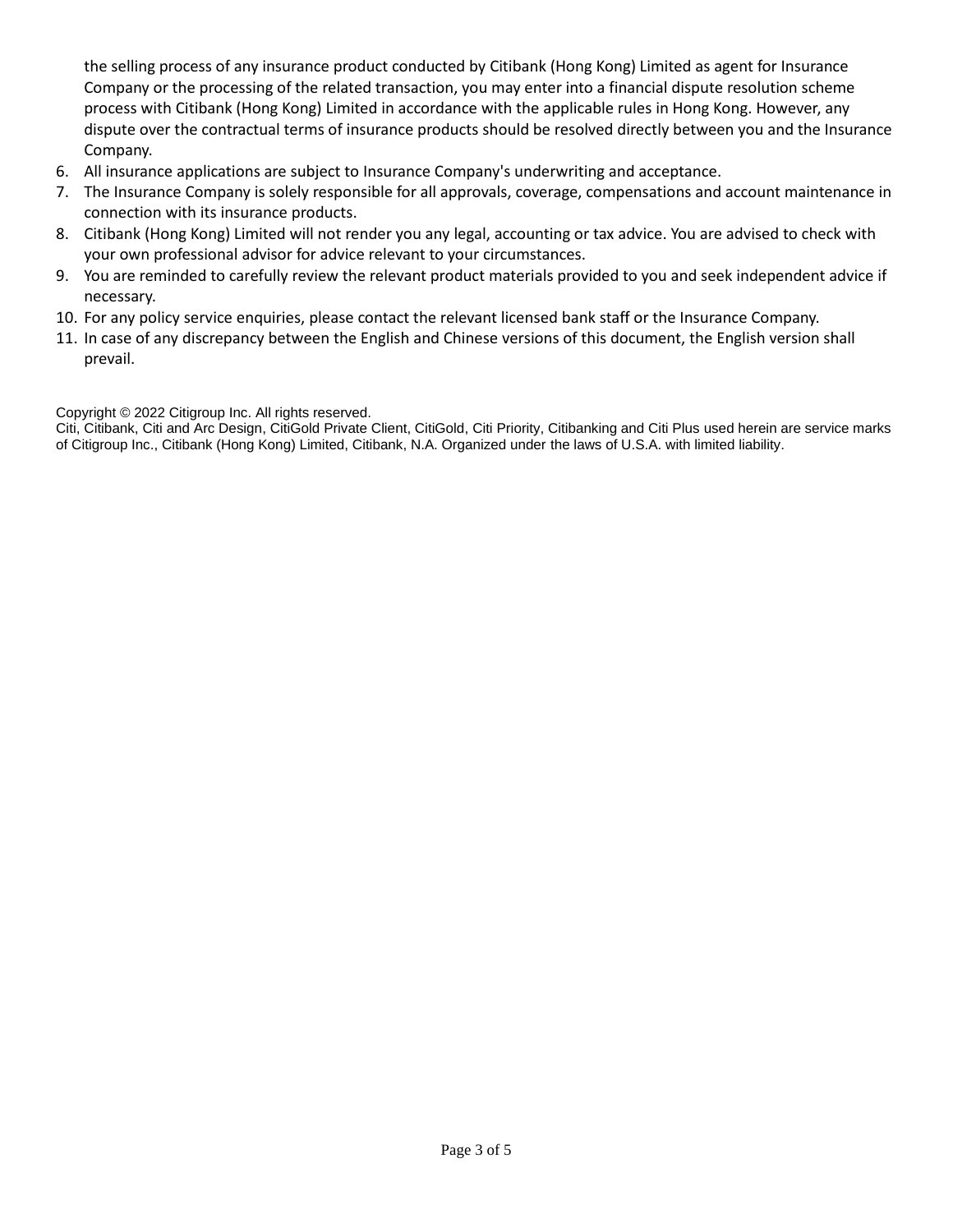## **Terms and Conditions of the Credit Card Spending Rebate for selected insurance product**

- 19. The promotion period is from April 1, 2022 to Jun 30, 2022, both dates inclusive ("**Promotion Period**").
- 20. Unless otherwise specified, this promotion is offered to CitiGold Private Client, CitiGold, Citi Priority, Citibanking, Citi Plus customers and Citi Credit Card customers who are principal cardholders ("**Eligible Cardholders**") of Citi Prestige Card, Citi PremierMiles Card, Citi Cash Back Card, Citi Rewards Card, Citi Octopus Platinum Card, Citi HKTV mall Card, Citi Plus Credit Card and Citi Clear Card (each an "**Eligible Card**") issued by Citibank (Hong Kong) Limited ("**Citibank**"). Citi Cash Back American Express Card, Citi Ultima Card and Citi Rewards UnionPay Card are not eligible for this promotion.
- 21. Eligible Cardholders can enjoy HK\$1,000 credit card spending rebate ("**Credit Card Spending Rebate**") on an Eligible Card by having successfully applied for an AIA Voluntary Health Insurance Standard Scheme online ("**Eligible Policy**") during the Promotion Period and having used an Eligible Card for making premium payments.
- 22. Eligible Cardholders must use an Eligible Card for all premium payments for the Eligible Policy and hold an in force Eligible Policy for at least 6 months.
- 23. The Credit Card Spending Rebate is only applicable to an Eligible Policy which is under standard premium pricing.
- 24. The Credit Card Spending Rebate will be credited to the account of the Eligible Card by February 28, 2023 ("**Fulfillment Date**").
- 25. Account of the Eligible Card must be valid and in good standing during the entire Promotion Period until the Fulfillment Date in order to receive the Credit Card Spending Rebate.
- 26. Customers can enjoy this promotional offer only once within the Promotion Period.
- 27. US Persons are not eligible to this promotional offer.
- 28. This promotion offer is not applicable to individual residents of the European Union, European Economic Area, Switzerland, Guernsey, Jersey, Monaco, San Marino, Vatican, The Isle of Man and United Kingdom. This material is not intended as a recommendation or an offer or solicitation for the purchase or sale of any insurance products to such individuals. Please consult a bank representative for details.
- 29. This promotion cannot be transferred to another person nor exchanged for cash.
- 30. In case of any fraud/abuse, reversal or cancellation of credit card premium payment transactions, Citibank reserves the right to debit from the account of Eligible Card the equivalent amount of cash rebate awarded under this promotion without prior notice.
- 31. Citibank reserve the rights to amend these Terms and Conditions at any time without prior notice.
- 32. All matters and disputes will be subject to the final decision of Citibank.
- 33. This document contains general information only. It does not constitute any offer and/ or insurance product recommendation. Customers must complete the required needs analysis before applying for any insurance product. The product information in this document does not contain the full terms of the product. For detailed product features, terms and conditions, exclusions and key product risks of the relevant specified insurance products, please